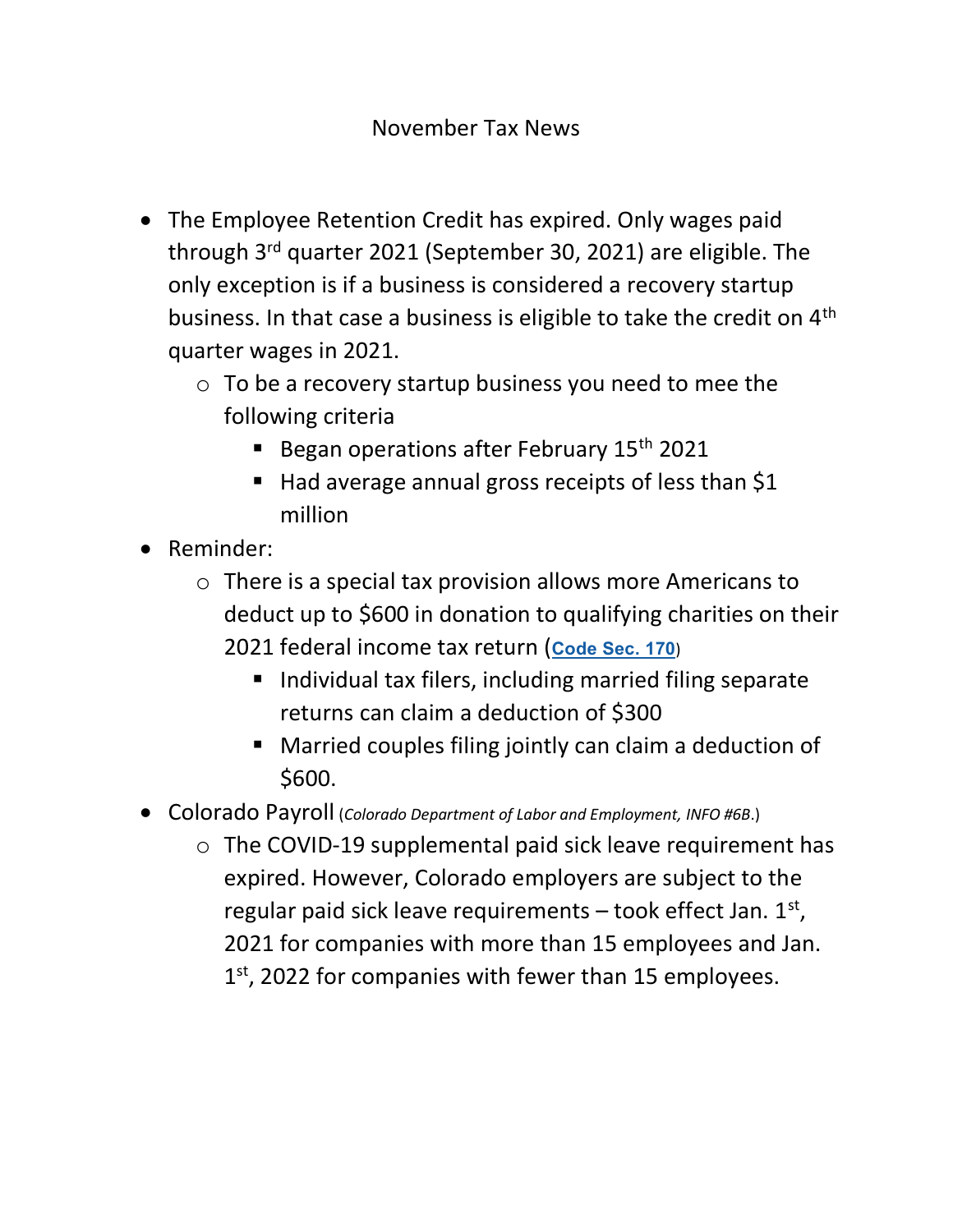## 2022 Qualified Retirement Plan Limitations (Notice 2021-61)

| <b>Description</b>                                                                                                                                                                            | <b>2022 Limit</b>                                               | <b>2021 Limit</b>                                               |
|-----------------------------------------------------------------------------------------------------------------------------------------------------------------------------------------------|-----------------------------------------------------------------|-----------------------------------------------------------------|
| Participant pretax contribution limit for 401(k)<br>and 403(b) plans                                                                                                                          | \$20,500                                                        | \$19,500                                                        |
| IRC Section $402(g)(1)$                                                                                                                                                                       |                                                                 |                                                                 |
| Deferral limit for deferred compensation plans \$20,500<br>of state and local governments and tax-<br>exempts                                                                                 |                                                                 | \$19,500                                                        |
| IRC Section 457(e)(15)                                                                                                                                                                        |                                                                 |                                                                 |
| Dollar limitation for catch-up contributions for $\mid$ \$6,500<br>participants age 50 or over in 401(k), 403(b),<br>governmental 457 plans and Simplified<br><b>Employee Pensions (SEPs)</b> |                                                                 | \$6,500                                                         |
| IRC Section 414(v)(2)(B)(i)                                                                                                                                                                   |                                                                 |                                                                 |
| Dollar limitation for catch-up for contributions \$3,000<br>for participants age 50 or over in a SIMPLE*<br>IRA or a SIMPLE 401(k)                                                            |                                                                 | \$3,000                                                         |
| IRC Section $414(v)(2)(B)(ii)$                                                                                                                                                                |                                                                 |                                                                 |
| *(Savings Incentive Match Plan for Employees<br>of Small Employers)                                                                                                                           |                                                                 |                                                                 |
| Defined benefit plan limit <sup>1</sup>                                                                                                                                                       | Lesser of \$245,000 or 100% of<br>the participant's 3-year high | Lesser of \$230,000 or 100% of<br>the participant's 3-year high |
| IRC Section 415(b)(1)(A)                                                                                                                                                                      | compensation                                                    | compensation                                                    |
| Defined contribution plan limit<br>IRC Section $415(c)(1)(A)$                                                                                                                                 | Lesser of \$61,000 or 100% of<br>participant's compensation     | Lesser of \$58,000 or 100% of<br>participant's compensation     |
| Maximum ESOP account balance subject to a<br>5-year distribution period/increments for<br>additional year<br>IRC Section 409(o)(1)(C)(ii)                                                     | \$1,230,000/\$245,000                                           | \$1,165,000/\$230,000                                           |
| Highly compensated employee dollar                                                                                                                                                            | \$135,000                                                       | \$130,000                                                       |
| threshold                                                                                                                                                                                     |                                                                 |                                                                 |
| IRC Section 414(q)(1)(B)                                                                                                                                                                      |                                                                 |                                                                 |
| Definition of key employee in a top-heavy plan \$200,000<br>officer compensation threshold                                                                                                    |                                                                 | \$185,000                                                       |
| IRC Section 416(i)(1)(A)(i)                                                                                                                                                                   |                                                                 |                                                                 |